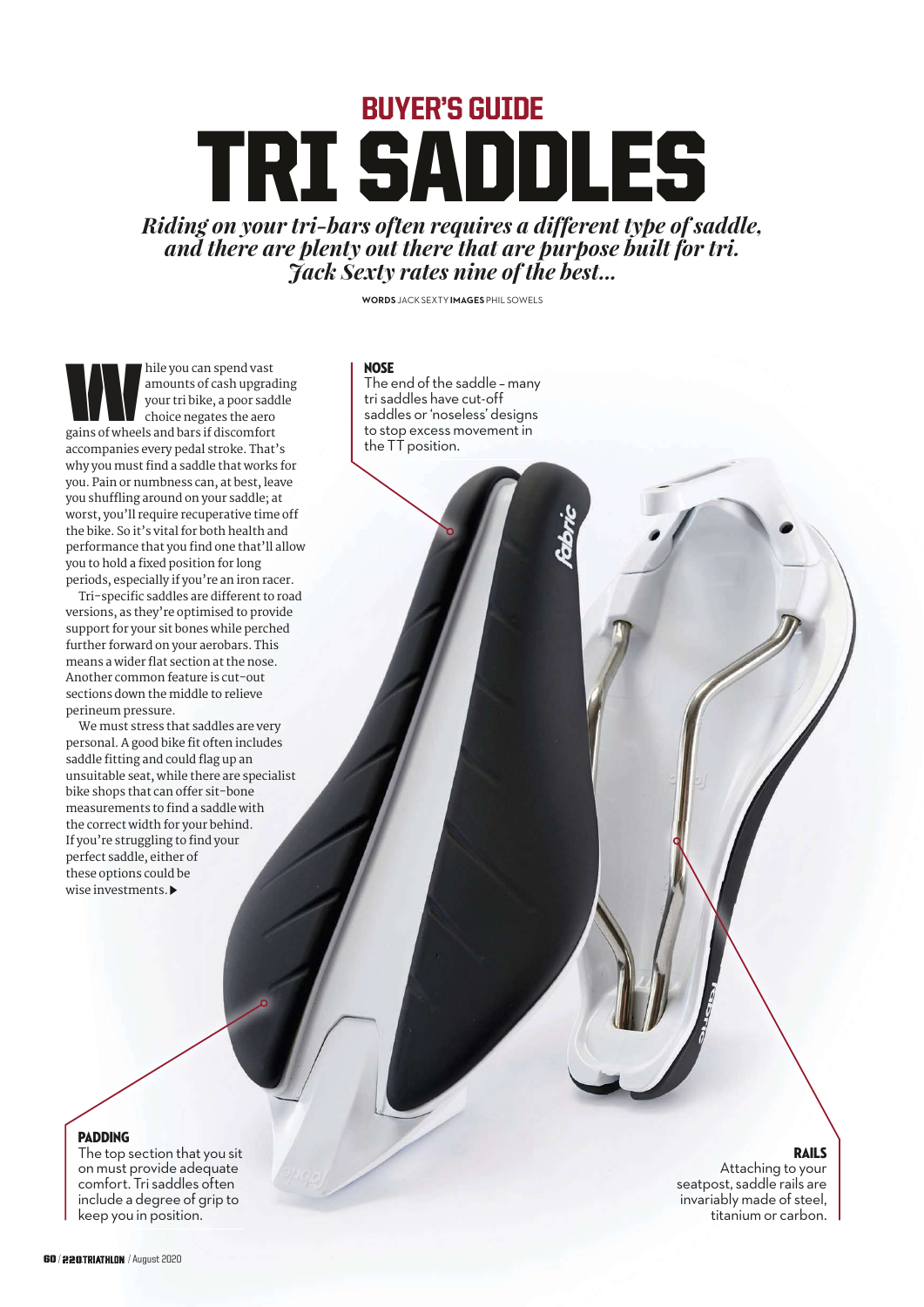#### BONTRAGER HILO COMP

£59.99 This split-nose option from Trek's accessories brand is reminiscent of ISM's popular saddle design yet, on the Hilo Comp, there's a shell underneath the split-support zone all the way to the end of the nose. With steel rails and deep duallayer foam it's the heaviest on test at 332g, though Bontrager say the base has extra flex for compliance. While in theory it should be ideal for triathlon, we found the split section a little narrow with a maximum width of 134mm. That's not to say

the Hilo Comp's not an affordable option for those who require extra pressure relief in the time-trial position, but it just didn't work for us. We were far more impressed with Bontrager's Aeolus saddle, which weighs a third less and picked up a Best Value gong in our 2019 saddles test. *trekbikes.com*





## **FABRIC** LINE-S ELITE FLAT

£59.99 The Line-S Elite Flat is aimed more at road riding compared to Fabric's Tri range, featuring a shallower central-relief channel with a wide rear section to fix you in position. This entry-level effort has cro-mo rails, weighs 238g and is 142mm at its widest point. Fabric say the aim of the split microfibre pad and full-length central channel is to decrease pressure on the pudendal artery that supplies blood to the muscles and organs of the pelvic cavity. But despite numerous

positional shifts we just didn't feel comfy, failing to find the sweetspot where our sit bones were perfectly positioned either side of the split pad. That's not to say it won't work for some, providing you're happy with the lower amount of padding compared to Fabric's 'Shallow' and 'Radius' profiles. *fabric.cc*



VERDICT **GOOD IN THEORY BUT WE JUST COULDN'T FIND A COMFORTABLE GROOVE**





£170.00 The PS 2.0 (no relation to the computer console) is one of the newest saddles in ISM's range. ISM's noseless design is based on the company's independent research, which tests their saddles against competitors to ensure maximum blood flow to reduce numbness down below. The PS 2.0 - suitable for road or tri according to ISM - features an upward slope at the back, designed to provide extra hip support when rotated in the aero position or an aggressive road stance. It means that

those who tend to move around a lot in the saddle might struggle to fix themselves perfectly on it. Not us. We found it hugely comfortable and it's one of the few saddles we've tested that kept us completely fixed in the TT position for two hours or more without wanting to shuffle. *upgradebikes.co.uk*



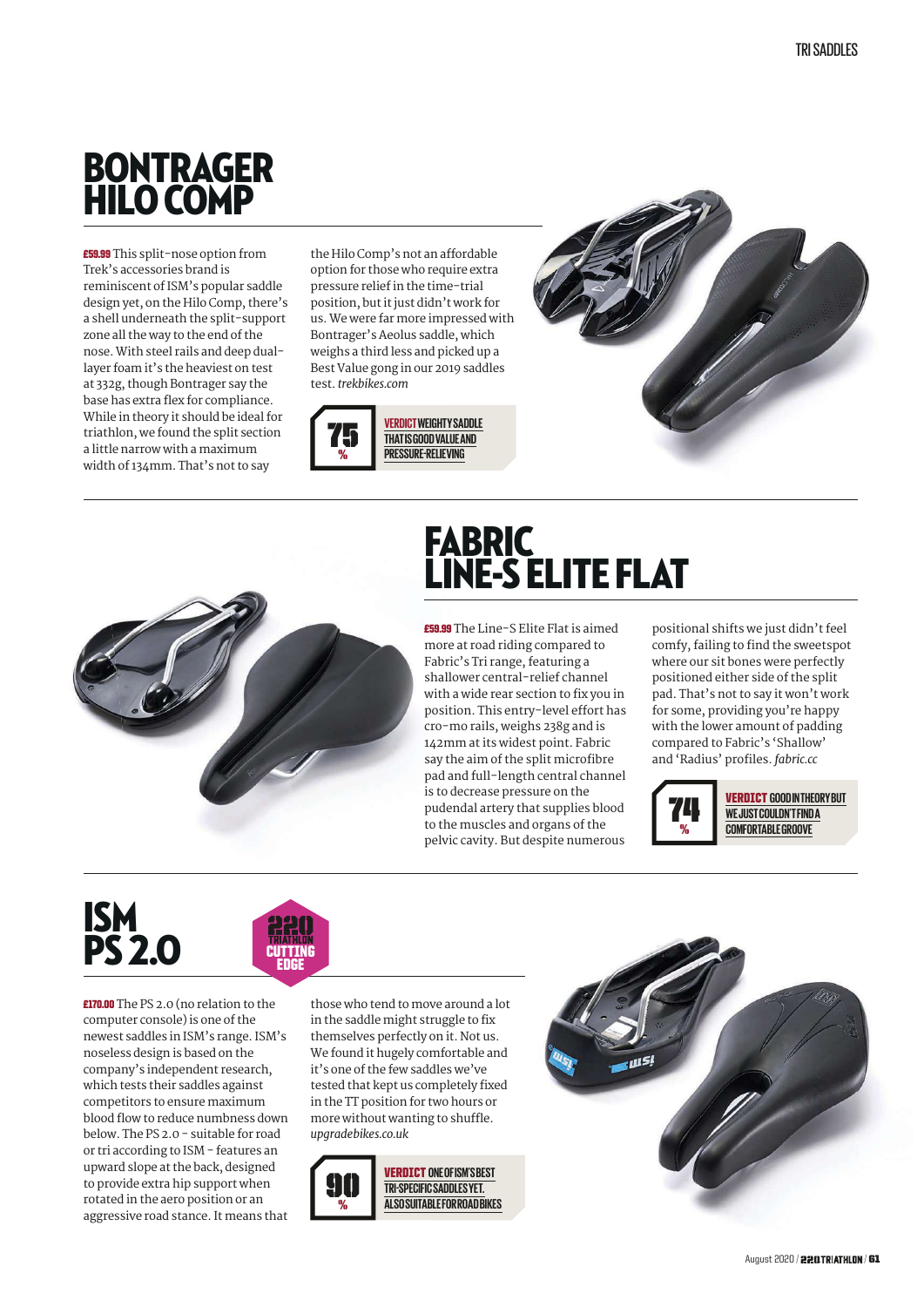

#### FIZIK VENTO ARGO R5

£99.99 Fizik were late to the party when it came to short-nosed saddles with central channels. Now, though, they offer many options with open sections and shorter noses. The Vento Argo R5 weighs in at 232g with alloy rails and is priced at the lower end of their performance-orientated range. It's aimed more at road riding compared to their tri-specific Mistica, but the width of the nose may still serve some riders well on a tri bike. It comes in 140mm or 150mm sizes – useful for

fine-tuning fit and finding a perfect groove. After some trial and error, we found ourselves planted very comfortably on the Vento Argo R5, with Fizik's Type 1 foam providing just enough padding. It's on the firmer end, so might not work for those who prefer some extra cushion. *extrauk.co.uk*







### PROLOGO DIMENSION TRI TIROX 143

£119.99 The Dimension Tri features Prologo's 'Tirox' rails, which has an alloy-steel construction to bring the price down considerably lower than the carbon-railed version. The weight is still impressively low at 219g, and Prologo say the 143mm width should allow for better distribution of the rider's body weight. The nose is noticeably narrower than the other tri-specific saddles in this test, but for us it worked a treat, and was also very comfortable on a road bike because

of the wider seating area. Like Prologo's Tgale, their PAS channel runs down the centre to maximise blood flow and prevent excess pressure, and we found the foam was an ideal thickness without being too squishy. For us, this is the pick of the two Prologo saddles on test. *chickencyclekit.co.uk*



VERDICT **EXCELLENT ALL-- ROUNDER THAT PROVIDES HIGH COMFORT AT A LOW WEIGHT**

### REPENTE MAGNET

£249.99 The Magnet's super light at 139g. This much weight-shedding means you're not going to get the comfort of squishy saddles with thicker padding, but we found the water-based microfibre cover with 'super lightweight' EVA absolutely fine. Repente say their autoclave processing technique - which makes the carbon-fibre base structure more compact – allowed them to trim more weight, while the wide shape's also designed to adapt to female body shapes. The unusually-shaped

carbon rails are flatter at the rear, designed to provide more rigidity in the part that takes the most stress. Indeed, on our test rides, the Magnet appeared to eat up vibrations on rough roads. The rails are thick and oval-shaped, so you'll need a seat clamp that will fit oversized rails. *upgradebikes.co.uk*